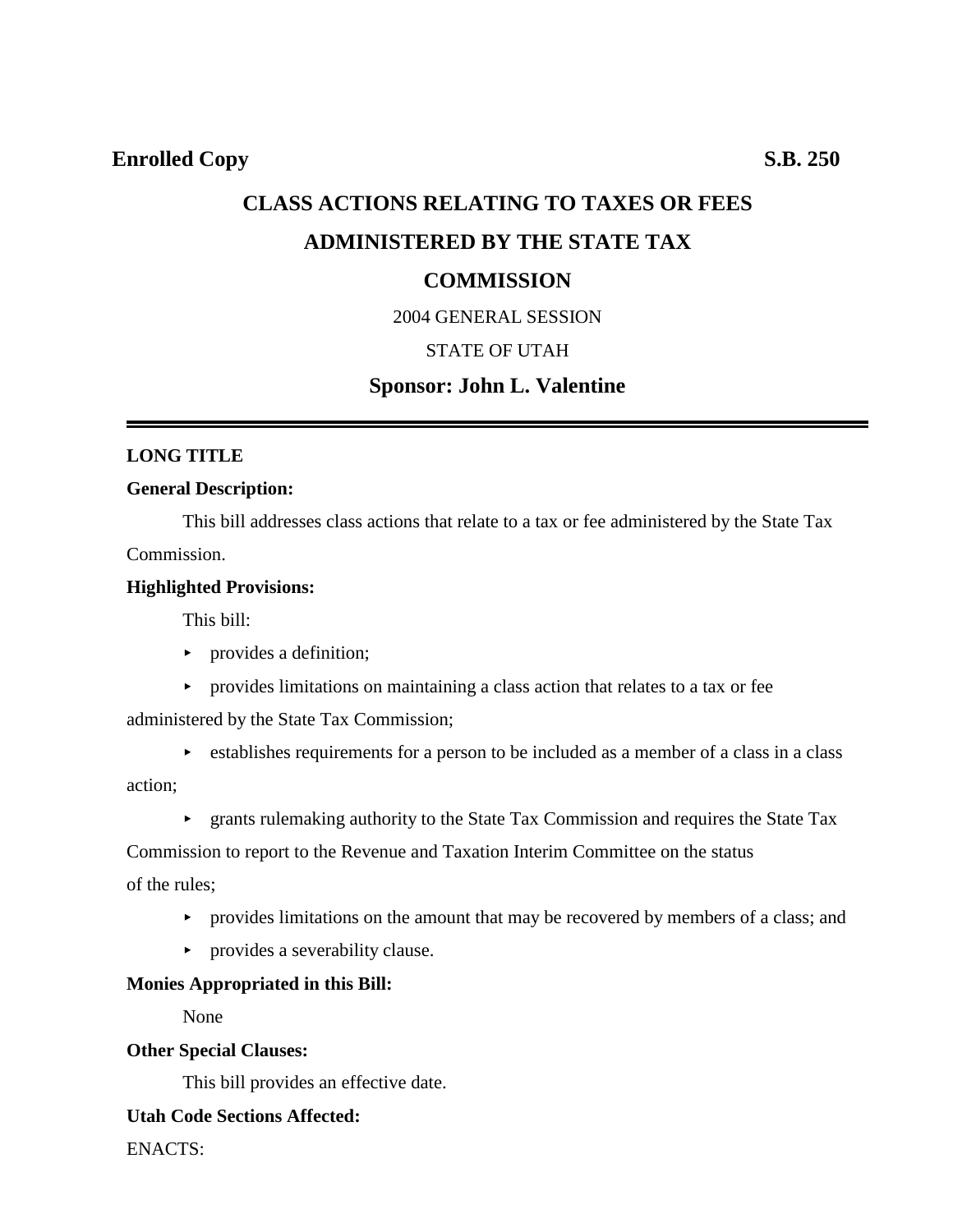**59-1-304**, Utah Code Annotated 1953

*Be it enacted by the Legislature of the state of Utah:*

Section 1. Section **59-1-304** is enacted to read:

**59-1-304. Definition -- Limitations on maintaining a class action that relates to a tax or fee -- Requirements for a person to be included as a member of a class in a class action -- Rulemaking authority -- Commission report to Revenue and Taxation Interim Committee -- Limitations on recovery by members of a class -- Severability.**

(1) As used in this section, "tax or fee" means a tax or fee administered by the commission.

(2) A class action that relates to a tax or fee may not be maintained in any court if a claim sought by a representative party seeking to maintain the class action arises as a result of:

(a) a person collecting a tax or fee from the representative party if the representative party is not required by law to pay the tax or fee; or

(b) any of the following that requires a change in the manner in which a tax or fee is required to be collected or paid:

(i) an administrative rule made by the commission;

(ii) a private letter ruling issued by the commission; or

(iii) a decision issued by:

(A) the commission; or

(B) a court of competent jurisdiction.

(3) (a) A person may be included as a member of a class in a class action relating to a tax or fee only if the person:

(i) exhausts all administrative remedies with the commission; and

(ii) requests in writing to be included as a member of the class.

(b) (i) In accordance with Title 63, Chapter 46a, Utah Administrative Rulemaking Act, the commission shall make rules to simplify and expedite the administrative remedies a person shall exhaust as required by Subsection (3)(a).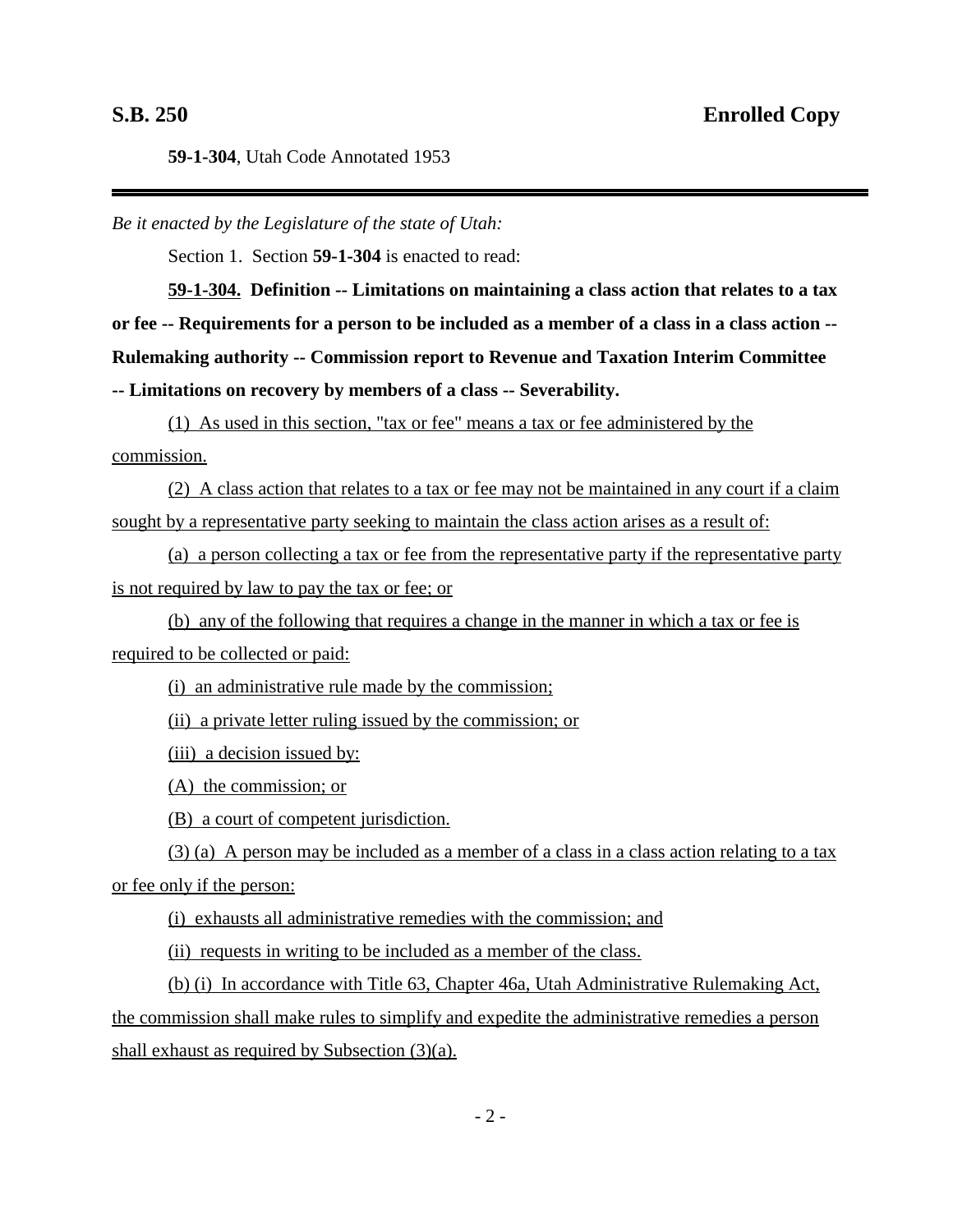# **Enrolled Copy** S.B. 250

(ii) The rules required by Subsection  $(3)(b)(i)$  may include rules providing for:

(A) expedited filing procedures and forms;

(B) consolidation of hearings procedures as may be reasonably needed to accommodate potential inclusion of similarly situated persons; and

(C) the designation of test or sample cases to avoid multiple hearings.

(iii) The commission shall report to the Revenue and Taxation Interim Committee on the status of the rules required by this Subsection (3)(b) on or before the October 2004 interim meeting.

(4) Subject to Subsection (5), in a class action brought under this section against the state or its political subdivisions in which members of the class are awarded a refund or credit of a tax or fee by a court of competent jurisdiction, the total amount that may be recovered by members of the class may not exceed the difference between:

(a) the sum of:

(i) the amount of the refund or credit awarded to members of the class; and

(ii) interest as provided in Section 59-1-402; and

(b) if awarded in accordance with Subsection (5), the sum of:

(i) reasonable costs; and

(ii) reasonable attorneys' fees.

(5) (a) For purposes of Subsection (4), at the discretion of the court, the court may

award:

(i) reasonable costs as determined by the court; and

(ii) reasonable attorneys' fees determined under Subsection (5)(b).

(b) Reasonable attorneys' fees awarded in a class action may not exceed a reasonable hourly rate for work actually performed:

(i) as determined by the court; and

(ii) taking into account all facts and circumstances that the court considers reasonable.

(6) If any provision of this section, or the application of any provision of this section to any person or circumstance is held unconstitutional or invalid by a court of competent jurisdiction,